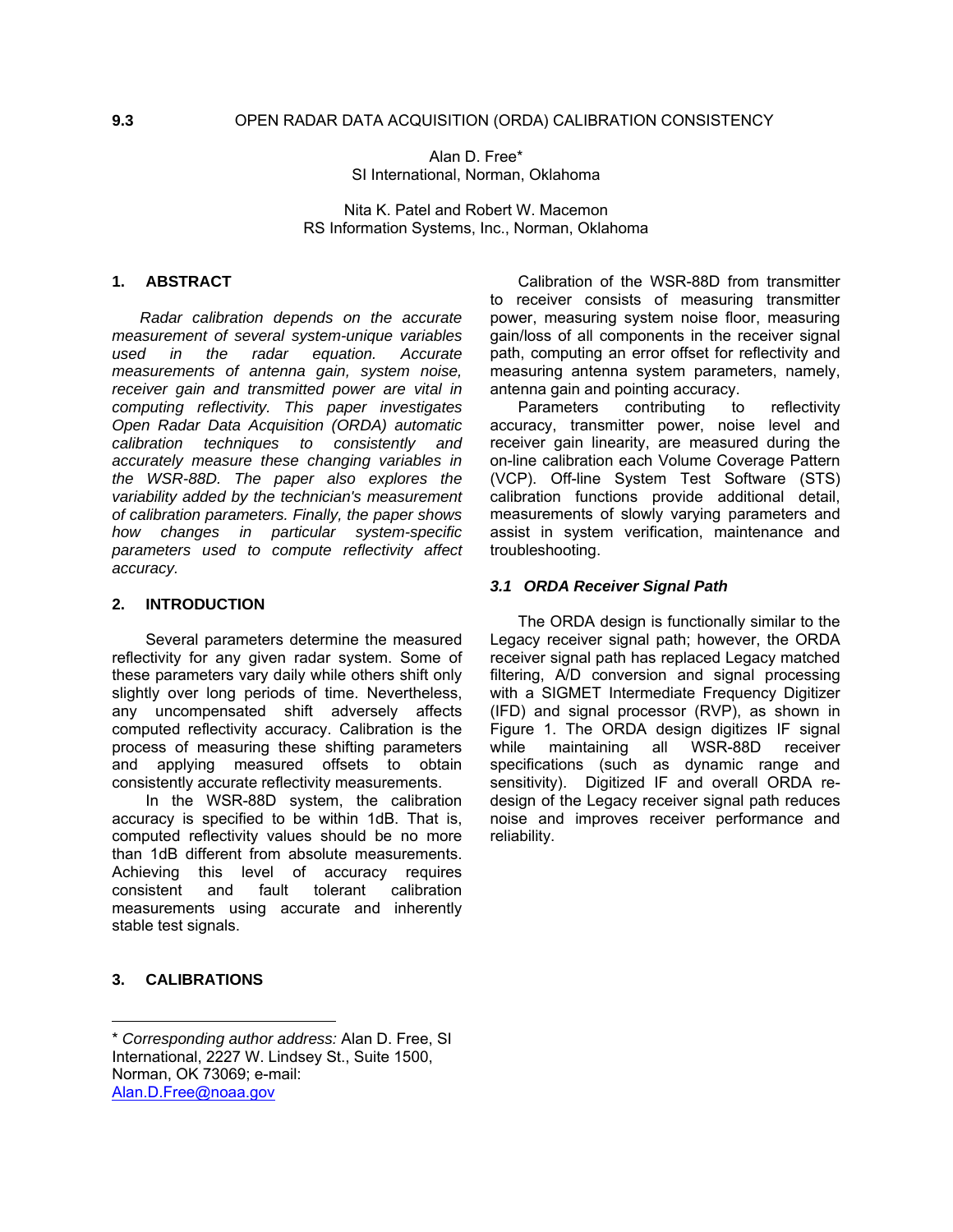

**Figure 1: ORDA Receiver Signal Path**

### *3.2 Test Path*

The WSR-88D system has four built-in test signals used for calibration, diagnostics and system performance checks. Typical values for each test signal through the receiver path are provided in Figure 2.

- Continuous Wave (CW) constant level test signal at RF frequency
- RF Noise Source (NOISE) broadband noise source
- Klystron Delayed (KD) sample of the transmitter output, delayed by 10 μs
- RF Drive (RFD) sample of the RF drive signal input to the Klystron

The CW signal is used during calibration to measure system linearity and dynamic dange. The RF NOISE test source is used to measure system noise temperature. The KD test signal is used for clutter suppression measurements. The RFD test signal is used in offline diagnostics.



**Figure 2: ORDA Test Path**

# *3.3 On-Line & Off-Line Calibrations*

On-Line Calibration is performed during system startup, periodically in standby and during each VCP retrace, i.e., transition from end of a particular VCP to the start of the next VCP. Table 1 details the procedures run during the on-line and off-line calibrations in the ORDA system. Off-line calibration is available through the off-line System Test Software (STS).

Off-Line STS is used to validate calibration standards and build-in test sources. STS uses externally calibrated test equipment when necessary to measure, compare and correct signal levels and signal path losses in site-unique adaptation data.

# **Table 1: On-line and Off-line Calibration**

| <b>Test</b>                                                                | On-<br>line | Off-<br>line                 |
|----------------------------------------------------------------------------|-------------|------------------------------|
| System Noise<br><b>Short Pulse</b><br>Long Pulse                           | ⊻<br>✓      | $\leq$                       |
| Noise Temperature                                                          | ✓           | ✓                            |
| Reflectivity Correction (dBZ <sub>0</sub> )                                | ✓           | ✓                            |
| <b>System linearity</b><br>Linearity<br><b>Test Attenuator Calibration</b> | ✓           | $\overset{\checkmark}{\leq}$ |
| Velocity/Spectrum Width<br>I/Q Processing<br><b>External Phase Shifter</b> | ✓           | $\overline{\leq}$            |
| Power Meter Zero                                                           | ⊻           | ✓                            |
| <b>Transmitter Power</b>                                                   | ✓           | ✓                            |
| <b>Error estimates</b><br><b>Short Pulse</b><br>Long Pulse                 |             | ✓                            |
| <b>KD Check</b><br>KD power<br><b>Clutter Suppression</b>                  |             |                              |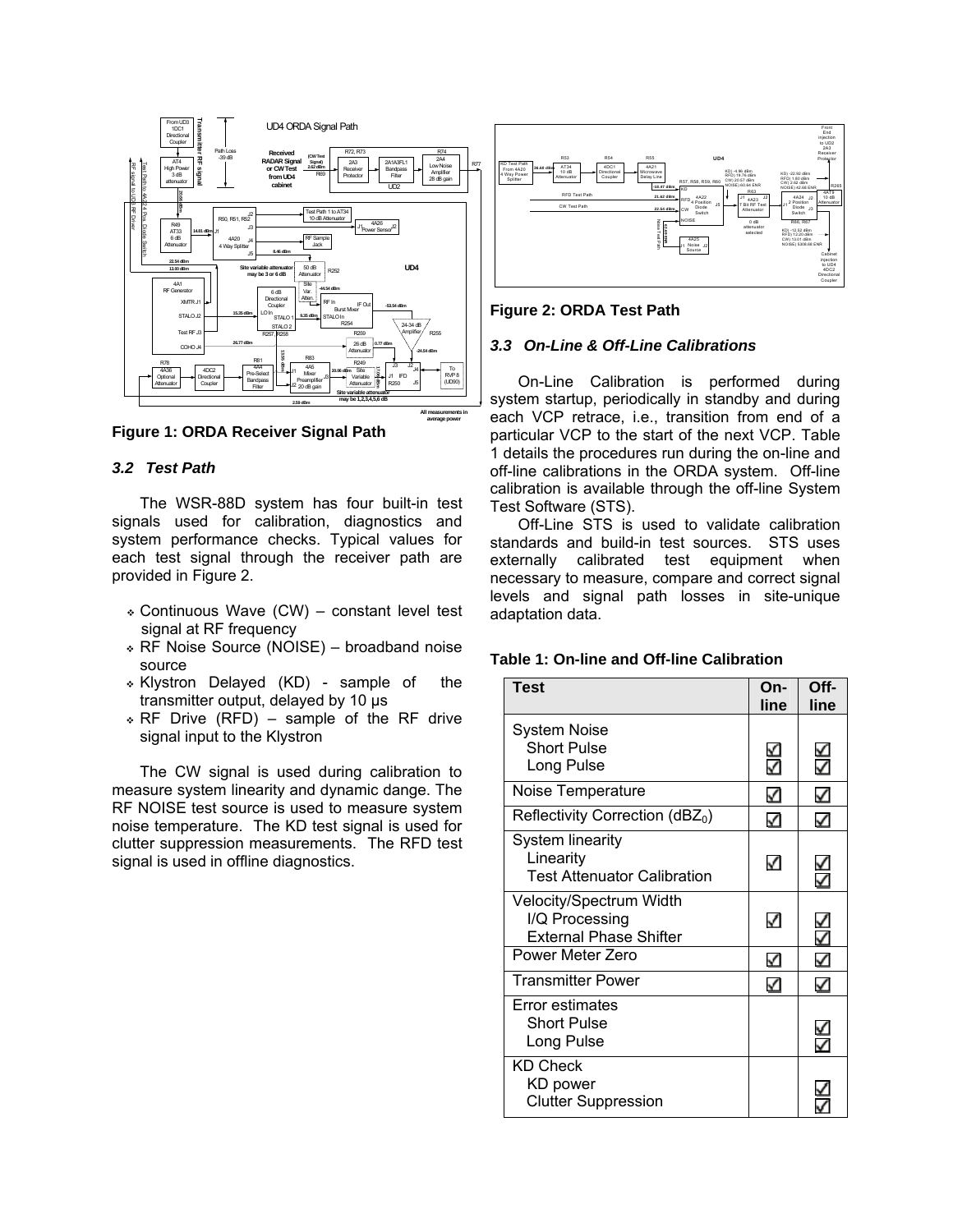| <b>CW Substitution</b>                           |  |
|--------------------------------------------------|--|
| <b>Suncheck</b><br>Az/El Offsets<br>Antenna Gain |  |

#### **4. REFLECTIVITY EQUATION**

The generic weather reflectivity radar equation for Rayleigh scattering when converted to WSR-88D units is defined in Equation 1 with each parameter described in Table 2.

$$
Z_e = S \times R^2 \times \frac{1}{L_P} \times \frac{2^{10} \times 180^2 \times \ln(2) \times 10^{20} \times \lambda^2}{\pi^5 \times P_T \times G^2 \times \theta^2 \times c \times \tau \times |K|^2 \times L}
$$

**Equation 1** 

**Table 2: Reflectivity Equation Parameters** 

|                         | <b>Description</b>                                    | <b>Units</b>    |
|-------------------------|-------------------------------------------------------|-----------------|
| λ                       | Wavelength                                            | cm              |
| $\Pi$                   | Pi                                                    | none            |
| $\overline{\mathsf{K}}$ | Refractivity                                          | none            |
| $\overline{s}$          | Input Signal ( $S = P_R - N$ ) where                  | mW              |
|                         | $P_R$ is the Power received and<br>N is System Noise. |                 |
| $P_R$                   | Receive Signal                                        | mW              |
| $P_T$                   | <b>Transmit Power</b>                                 | kW              |
| Ν                       | Noise                                                 | mW              |
| $\overline{R}$          | Range                                                 | km              |
| L                       | Losses ( $L = L_t \times L_r \times L_d \times g$ )   | dВ              |
|                         | $L_t$ is transmitter waveguide loss                   |                 |
|                         | $Lr$ is receiver waveguide loss                       |                 |
|                         | L <sub>d</sub> is receiver detection loss             |                 |
|                         | g is receiver gain                                    |                 |
| T                       | Pulsewidth                                            | µsec            |
| G                       | Antenna Gain                                          | none            |
| $\mathbf c$             | Speed of Light                                        | m/sec           |
| $\overline{\mathsf{K}}$ | Refractivity                                          | none            |
| $L_{P}$                 | 2-way atmospheric                                     | dB              |
|                         | propagation loss                                      |                 |
|                         | $L_p = R \times a$ , where R is range                 |                 |
|                         | and a is atmospheric                                  |                 |
|                         | attenuation                                           |                 |
| a                       | <b>Elevation dependent</b>                            | km <sup>7</sup> |
|                         | atmospheric loss per 2 km                             |                 |
|                         | (round trip)                                          |                 |
| $\frac{9}{\theta}$      | Receiver Gain                                         | none            |
|                         | <b>Beamwidth</b>                                      | degrees         |

Many of these parameters are constants or relatively time invariant. The ORDA system regularly monitors and adjusts the following critical performance parameters: Transmit Power  $(P_T)$ , Noise (N), and Receiver Gain (g). Additionally, the wavelength (λ), Antenna Gain (G), and Losses (L  $\&$  L<sub>p</sub>) are measured periodically during system maintenance or when relevant system components are replaced

### **5. SYSTEM CALIBRATION COMPONENTS**

The performance parameters determine system calibration and the system's ability to accurately measure reflectivity, velocity and spectrum width. The ORDA system outputs 1km reflectivity moment data computed using Equation 2.

$$
dBZ = 10\log\left(\frac{P_R - N}{N}\right) + 20\log(R) - A \times R + dBZ_0
$$

#### **Equation 2**

Where  $P_R$  is the return signal power, N is the noise value corrected for elevation, R is range, A is the two-way atmospheric loss in dB and  $dBZ<sub>0</sub>$  is the system calibration constant, computed using Equation 3.

$$
dBZ_0 = 10 \log \left( \left( \frac{2^{10} \times \ln(2) \times 10^{20} \times 180^2}{\pi^5 \times c} \right) \times \left( \frac{\lambda^2}{G^2 \times \theta^2 \times \tau \times |K|^2 \times L_d} \right) \times \left( \frac{1}{P_\tau \times L_t} \right) \times \left( \frac{1}{L_r} \right) \times \frac{N}{g} \right)
$$

#### **Equation 3**

 $dBZ<sub>0</sub>$  represents the reflectivity of a 0dB Signal-to-Noise target at a range of 1km, and includes all the constants in the radar equation (Rinehart, 1997 and SIGMET, 2005).

Equation 4 provides a concise equation for computing the system calibration constant with all inputs measured in dB.

$$
dBZ_0 = C + A - P_a - L_{dBr} + I_0
$$

### **Equation 4**

Where C are the constants from the general radar equation, A is the sum of applicable adaptation data constants (i.e., wavelength, antenna gain, beamwidth, pulse- width, matched filter loss, and refractivity),  $P_a$  is transmit power radiated into space,  $L_{dBf}$  is the receiver loss from antenna to receiver input, and  $I_0$  is the 0dB signalto-noise value at the receiver input (i.e., the receiver Minimum Detectable Signal (MDS)).

C, A, and  $L_{dBr}$  are constants and relatively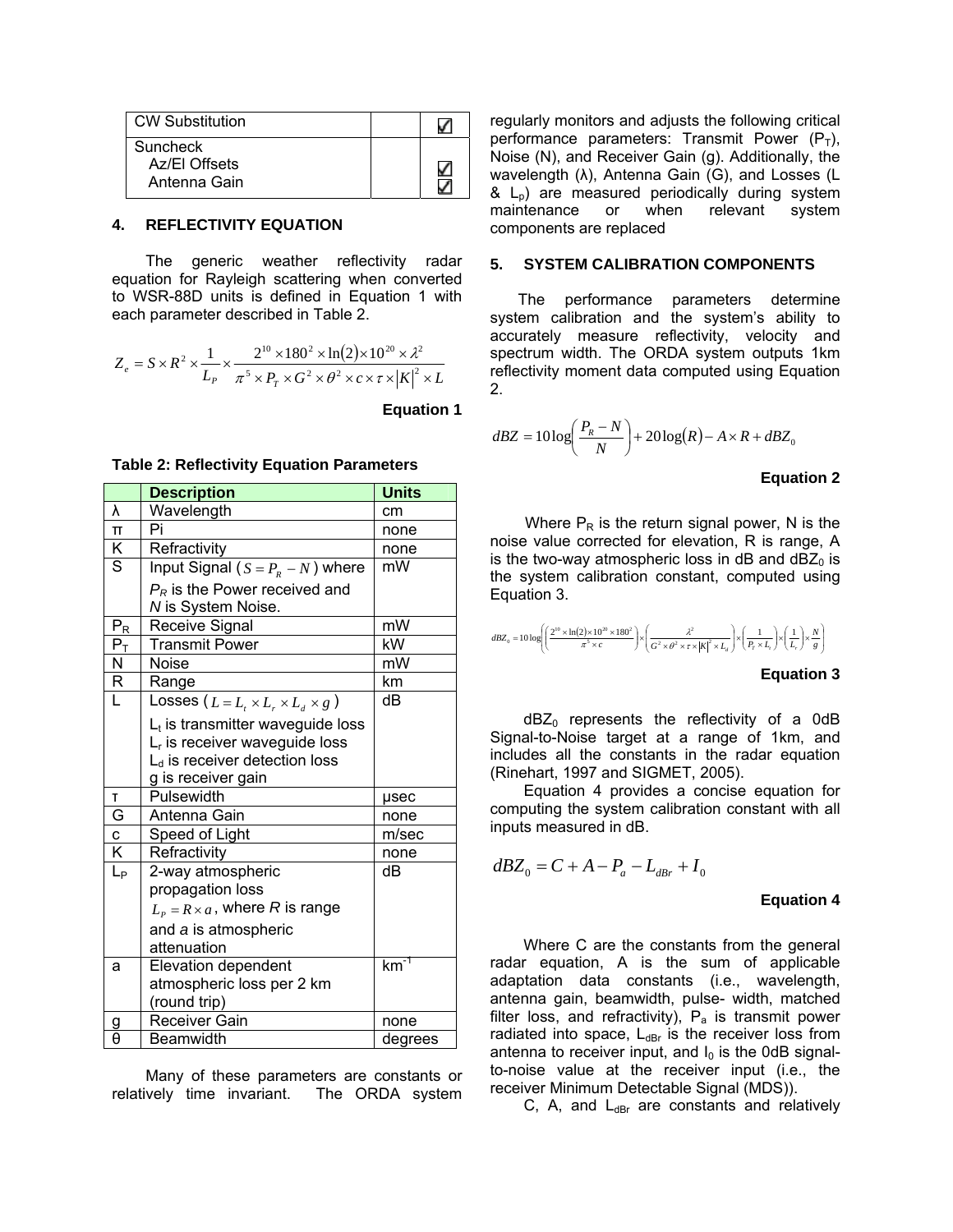time invariant; therefore, these parameters are measured in Off-line STS functions.  $I_0$  and  $P_a$  are the only variables in the  $dBZ_0$  equation that frequently vary; therefore, these parameters are measured periodically. Accurate  $I_0$  measurements are dependent on precise System Noise measurements.

# *5.1 Noise, N*

Many types of noise contribute to the total noise within a receiver; however, for the WSR-88D, the predominant noise source is thermal noise (Free, 2005). Active components in the receiver, particularly the Low Noise Amplifier and the Mixer/Preamp, add phase noise, shot noise and non-linearities. Additionally, the IFD contributes quantization noise and sampling noise from the A/D converter and the input clock.

In the ORDA design, the IFD quantization noise affects are constant over the entire dynamic dange as opposed to the variable quantization noise induced by the AGC circuitry present in the Legacy receiver signal path. Nevertheless, these noise quantities are orders of magnitude less than the thermal noise contribution through the entire transfer range of the receiver. Therefore, the thermal noise is the dominant contributor to any variations in the measured System Noise floor. Depending on system waveguide configurations and other receiver path components, noise measurements from system to system typically vary from 1dB to 2dB.

# *5.1.1 Noise Measurement Technique*

System Noise measurements provide a measure of the receiver path. Noise is measured with the transmitter off, i.e., non-radiating. When in standby, Noise is measured with the antenna in parked position (nominally 0° azimuth and 23° elevation). Operationally during VCP retrace, the measurement is made with the antenna above 3.5° in elevation to avoid bias due to ground noise. No test signals are injected during noise measurements. 5000 I/Q samples along a span of 10 radials are used in computing the WSR-88D System Noise floor.

The actual noise level measured by the signal processor is based on the thermal noise temperature at the front end, the system bandwidth, receiver gain and the thermal noise temperature contributed by the receiver components using Equation 5.

$$
Noise_{dBm} = 10\log(kB(T_{ant} + T_{Rx})) + g + 30
$$

### **Equation 5**

Where k is Boltzman's Constant, B is the receiver noise bandwidth,  $T_{\text{ant}}$  is the thermal temperature at the front end,  $T_{Rx}$  is the noise contribution of the receiver and g is the receiver gain from the Receiver Protector to the IFD.

# *5.1.2 Elevation Dependence*

Noise is dependent on the measurement elevation due to extra noise contributions from ground noise and antenna sidelobes. As a result, the WSR-88D only measures the System Noise floor at an elevation greater than  $3.5^\circ$  and then compensates this measured value for lower elevation angles. Test results from the Norman, OK radar (KCRI) shows noise measurement dependence on elevation (Figure 3).



**Figure 3: Azimuth and Elevation Noise Changes** 

For low elevations, the System Noise parameter is adjusted by an elevation scale factor representing the influence of ground noise on the measurement. Figure 4 shows the WSR-88D fleetwide average of the elevation scale adaptation data values.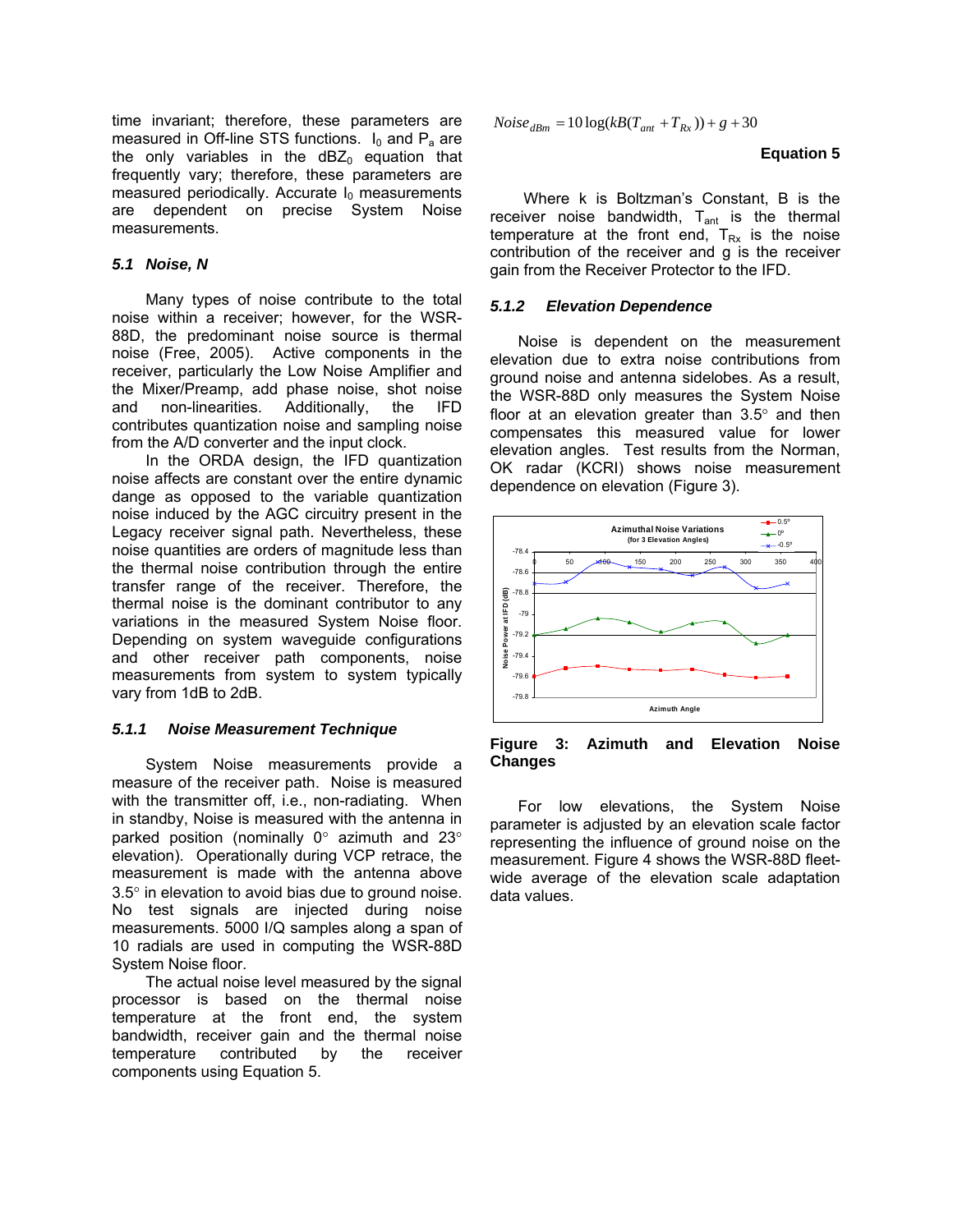

**Figure 4: Noise Adjustment per Elevation Angle** 

#### *5.1.3 Pulsewidth Dependence*

In ORDA, the System Noise is measured in both short and long pulse to obtain accurate system calibration for both short and long pulse VCPs. ORDA uses digital matched filtering; therefore, the filter parameters are optimized for both short and long pulse independently. Since the matched filter loss is a contributor to the System Noise measurement, independent computations are made for the different pulse widths. This is different from the Legacy design, in which a single matched filter optimized for short pulse was used. In Legacy computations, an offset was added to the short pulse measurement to obtain the long pulse System Noise value.

With the 14-bit, 72MHz IFD, the noise level with the input terminated at  $50\Omega$  is nominally given as –85dBm/Mhz. With a 600KHz bandwidth for short pulse, this translates into a noise level of approximately  $-87$ dBm (N<sub>IFD</sub>) at the IFD input. Terminated at the antenna, the System Noise floor in short pulse is adjusted to approximately – 81dBm  $(N_{FF})$ . The long pulse noise floor is approximately –85dBm. The primary contributor to the difference in the noise floor between short pulse and long pulse is the differences in the matched filter bandwidth, 600KHz for short pulse and 200KHz for long pulse.

### *5.1.4 Beta Site Noise Data*

An analysis of ORDA beta site logs indicates that ORDA System Noise is very stable. Results from ORDA Beta systems show noise variations around 0.1dB for consecutive noise measurements, and within 0.2dB for long-term measurements. Further, seasonal temperature differences will affect noise readings since ambient temperature noise is reflected in the

sidelobes and backlobe of the antenna. Therefore, some variation in the System Noise measurements will be seen in long-duration analysis.



**Figure 5: KTLX Noise Measurements** 



**Figure 6: KICT Noise Measurements** 

#### *5.2 Transmitter Power, Pt*

In addition to the System Noise floor, the transmitted power directly affects system power directly affects system calibration. Along with Noise (N) and receiver gain (g), transmitted power can fluctuate during system operation; therefore,  $P_t$  is measured periodically.

 $P<sub>t</sub>$  is measured during the surveillance cut of each VCP and also during the Performance Check. During a VCP cut, the system measures the average power of the transmitter once a second. The samples are averaged together and corrected for the duty cycle to obtain the transmitter peak power. During the Performance Check, a similar procedure is used; however, samples are obtained at one-second intervals with the antenna parked.

The transmitter design was not modified in the ORDA architecture; therefore, the design is the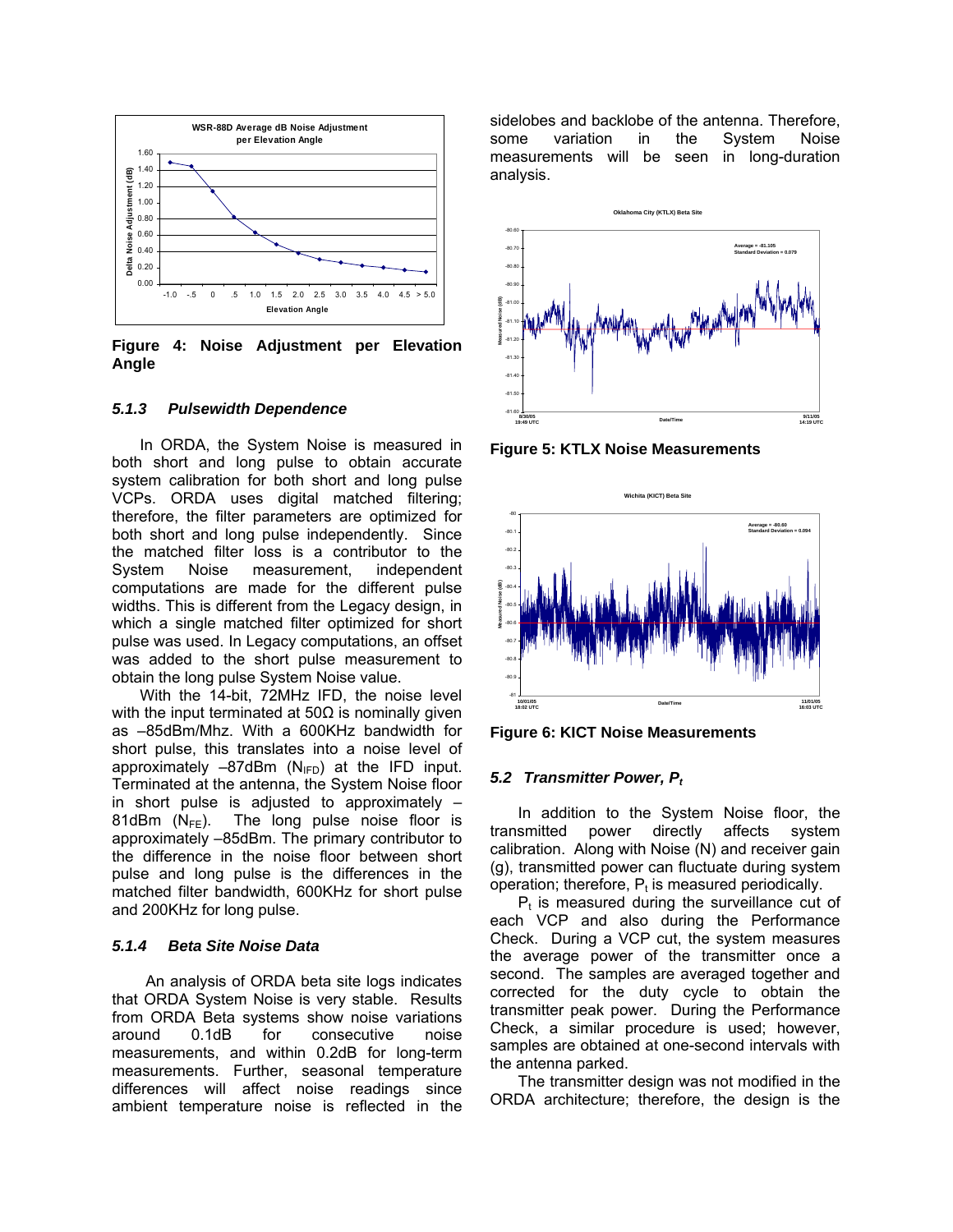same as that available in the Legacy WSR-88D configuration. Nominal transmitter peak power is 700kW.

Because the WSR-88D system uses an average power meter to measure power, the zero level (i.e., bias) is important. The Power Meter Zero procedure is done during on-line calibration to verify a slight positive bias exists on the power meter thereby ensuring accuracy of power measurements when radiating.

# *5.2.1 Beta Site Transmitter Power Data*

The transmitter shows excellent stability over time, generally within 0.1dB (approximately 15kW at 700kW) as shown in Figures 7 and 8.



**Figure 7: KTLX Transmitter Power** 



**Figure 8: KICT Transmitter Power** 

# *5.3 Receiver Gain, g*

The receiver gain is the overall gain of the signal path from the Receiver Protector input to the signal's digitization in the IFD. Nominal receiver signal gain for the WSR-88D in the ORDA configuration is 33dB. Therefore, a noise level of - 81dBm measured at the IFD corresponds to a noise level of -114dBm at the input to the Receiver Protector.

Measuring receiver gain requires injecting a test signal with known amplitude into the receiver protector and measuring the resulting signal through the receiver path. In the ORDA design, CW Test signals are used and the CW test signal power is measured off-line by the technician. To reduce variance and detect problems, 10 different level test signals throughout the linear range are used for each on-line calibration.

# 5.3.1 Sensitivity, I<sub>0</sub>

For calibration, receiver gain is added to the System Noise level to determine system sensitivity,  $I_0$ . System sensitivity represents the power level of a 0dB Signal-to-Noise target measured at the receiver input.  $I_0$  provides a measure of the linearity of the system as well as the Noise floor of the system. Nominal ORDA sensitivity is -114dBm, which correlates to Legacy sensitivity values of nominally -113dBm.

# *5.3.2 Linear Transfer Curve*

Linear system response is vital to ensure system accuracy. The linear slope of the receiver over the IFD's Dynamic Range is expected to 1.00 (that is, measured power equals input power). The excellent linearity of the WSR-88D receiver is seen in Figure 9 in which the slope is 1.0003 and the variance is a negligible 0.0053. Further, all the data points in the linear region conform to the curve. The WSR-88D receiver displays excellent linearity until the signal level reaches within 1-2dB of the 1dB compression point. The low end, where the noise floor affects the signal, shows expected behavior with no anomalies.

# *5.3.3 Dynamic Range*

The Dynamic Range is defined as the difference between MDS (S/N ratio is 0dB) and the IFD's 1dB compression point, where the signal deviates 1dB from linear. The Legacy WSR-88D AGC-based receiver's Dynamic Range was typically measured to be 91dB to 92dB (Sirmans, 2000).

The IFD's normal compression point is +6dBm resulting in a Dynamic Range of only 87dB. However, SIGMET's signal processing uses a statistical linearization technique for signals above compression; thereby recovering another 6dB of signal. This gives a Dynamic Range of 93dB to 94dB for the ORDA receiver signal path.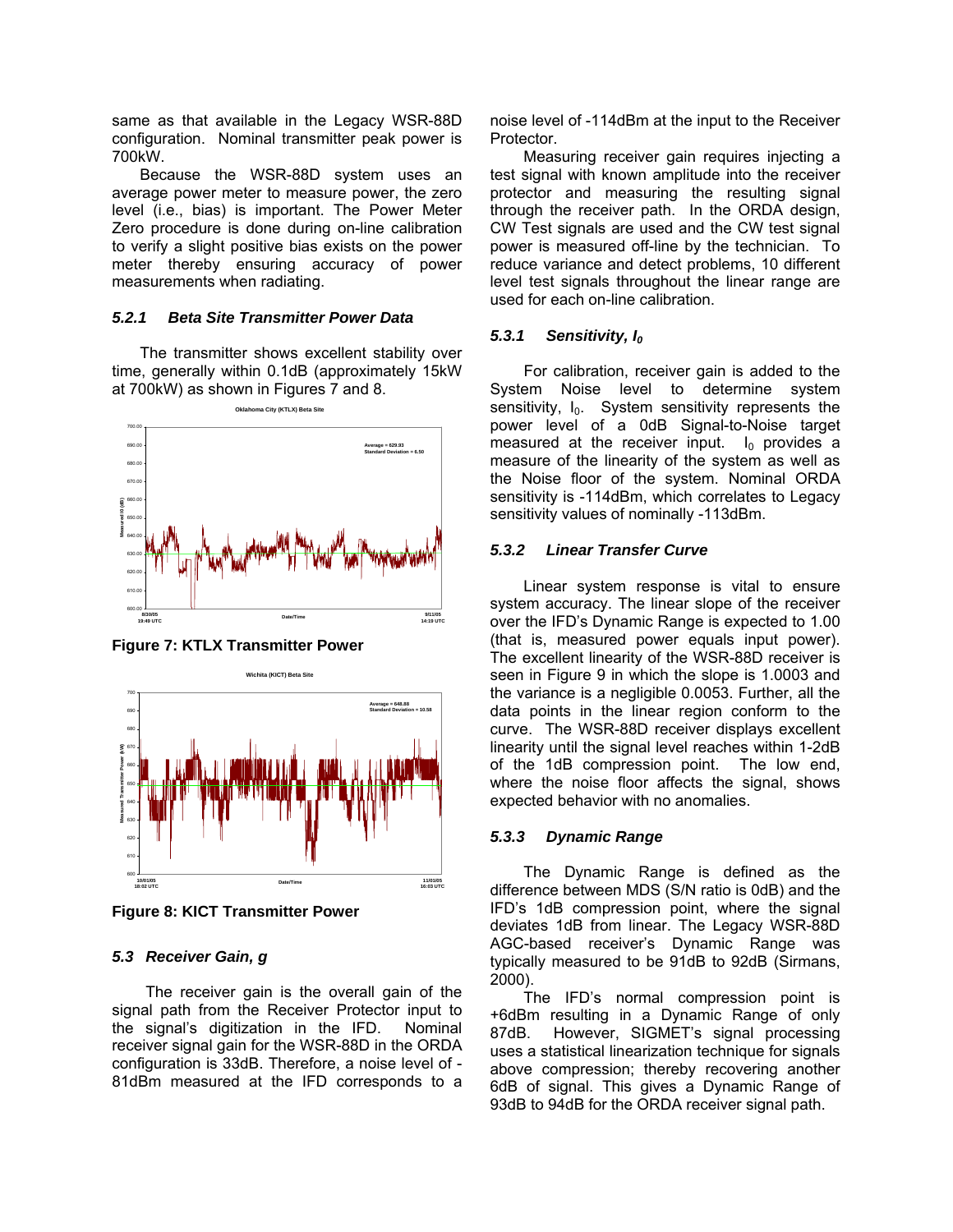Figure 9 shows the ORDA off-line linearity and reflectivity test measurement display. This calibration test computes the System Noise floor, compression point, MDS, linearity and Dynamic Range and shows the results in a graphical window. This test was done in short pulse at the KCRI channel 2 test bed system in Norman, OK. As shown here, the Dynamic Range from 0dB S/N to the 1dB compression point is given as 95 dB.



**Figure 9: Receiver Transfer Curve** 

# *5.3.4 Beta Site Receiver Gain*

Plots of log data from ORDA beta sites indicate that the ORDA system gain is very stable as shown in Ffigures 10-13. The main deviations in dBZ<sub>0</sub> track the changes in  $I_0$  very well. Very rare spikes of approximately 1dB are seen, but generally the results are within 0.1dB.



**Figure 10: KTLX I<sub>0</sub>** 



**Figure 11: KTLX Calibration** 



Figure 12: KICT I<sub>0</sub>



**Figure 13: KICT Calibration** 

# **6. CALIBRATION PARAMETER MEASUREMENTS**

Each calibration parameter is measured using Built-In-Test Equipment (BITE). The accuracy of this BITE is determined off-line by a technician, comparing the values to calibrated test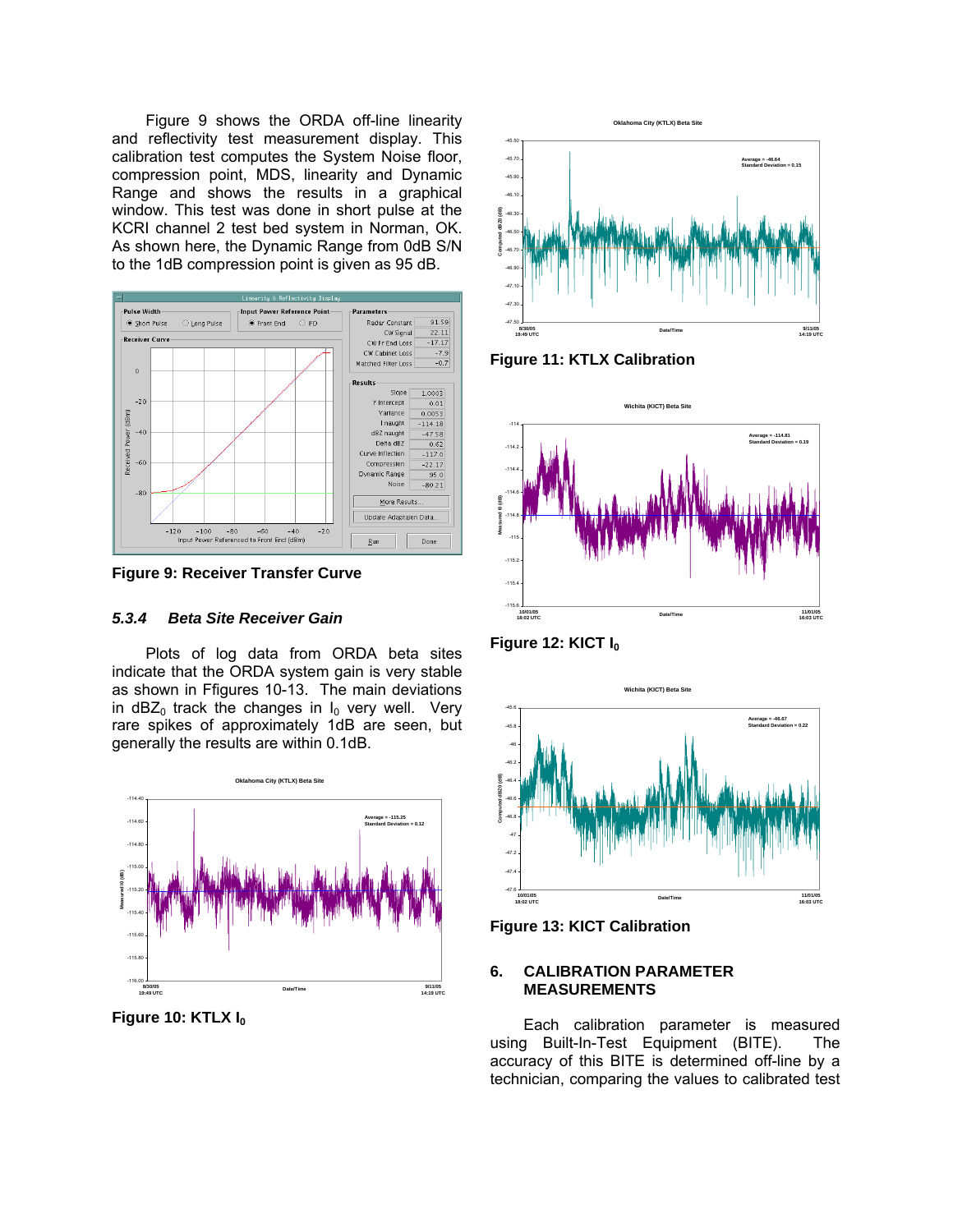equipment and updating the system to accurately reflect measured values.

Test signals are required to measure  $P_t$  and to determine  $I_0$ . Noise is a special case; the "test" signal" used is no signal at all. A technician measuring a signal with an external average power meter typically achieves an accuracy of ±0.2dB for any given signal. Therefore it is important that the system use as few test signals as possible to accurately measure parameters, since variances in technician measurement could quickly exceed the desired accuracy of ±1.0dB.

If more than one signal is used to measure a single parameter, the signals should be independent and used independently to help identify problems. Otherwise, measurement and/or signal level variations cannot be easily identified. When multiple signals and multiple measurements are required to determine a parameter's value, system accuracy suffers. As an example, the Legacy system uses 2 different receiver signals (CW and RFD) to determine SYSCAL, SYStem CALibration. The average RFD measurement is allowed to be within 1.5dB of the CW target before any alarms are raised even though these 2 signals are derived from the same source within the RF generator. This practice allows a possible error of up to 1.5dB in this critical parameter. Since the 2 signals have a common source, changes in the RF power from the RF Generator cannot be detected.

Accurate calibration requires all signals and measurements to be reliable and stable. It is not sufficient that measurements or signals are independent. For example, the Legacy system uses 2 average power meters to measure transmitter power, located at different points in the transmit path. They are independent, but unfortunately the one located at the antenna is not reliable (due to slip ring variances, temperature variances, and the long signal path).

Maintenance factors in calibration are difficult to isolate and create errors that are nearly impossible to discover. It is important to reduce them as much as possible. This means using a minimum set of signals and automating maintenance routines where possible to reduce human input. Automated calibration and diagnostic software tools to help localize problems in different ways help to reduce the human factor.

# **7. VARIANCE REDUCTION**

On-line calibrations require each parameter to be measured as accurately as possible. Since the 3 main measurements (Transmitter Power, Noise, and Linearity) influence the parameters needed for  $dBZ_0$  (Transmitted Power and  $I_0$ ), accurately measuring these is critical. To do this, it is imperative to get as many samples as possible of each measurement. Unfortunately, variance depends on the square root of the number of samples, so there is a diminishing return on sample size.

For Transmitter Power, the Legacy components reused in ORDA constrain the system to obtaining average power meter readings to one sample per second. Also, the transmitter takes time to settle after changing PRF's. This means only a subset of transmitter power readings are valid. ORDA software calculates Transmitter Power using samples from valid sampling periods, removes the highest and lowest, and averages the rest.

Noise is the easiest parameter to measure for many reasons. Samples do not depend on transmitter pulses, but merely on antenna position and avoidance of external noise sources (such as the sun). For ORDA, over 5000 noise samples are taken for each measurement, and the standard deviation is less than 0.1dB (measured with a dummy load over many calibrations).

Linearity is most difficult and problem-prone measurement. The Off-line STS Linearity function measures the receiver through its linear range and is used to determine receiver gain and MDS (MDS is translated to  $I_0$  for calculation of dBZ<sub>0</sub>). Using only CW signal sources, the ORDA system makes measurements at 10 different points on the linear curve and verifies that each is within 1dB of linear before using. Every calibration uses a new set of 10 points to reduce the possibility of a problem with the RF Test Attenuator. In addition, during the system Performance Check over 60 points are used to determine receiver gain and MDS.

Multiple points are used to reduce possibility of single failure points. Also, the maximum and minimum values are ignored in computations with multiple samples to reduce the affect of single, anomalous readings and to reduce variance.

# **8. CONCLUSION**

Table 3 shows calibration results from both Legacy and ORDA. The numbers are compiled from over 3000 samples in each Legacy and ORDA and represent the standard deviation in dB of the appropriate Delta calibration numbers (Delta SYSCAL for Legacy, Delta  $dBZ<sub>0</sub>$  for ORDA). The lower standard deviation indicates a more stable ORDA calibration process.